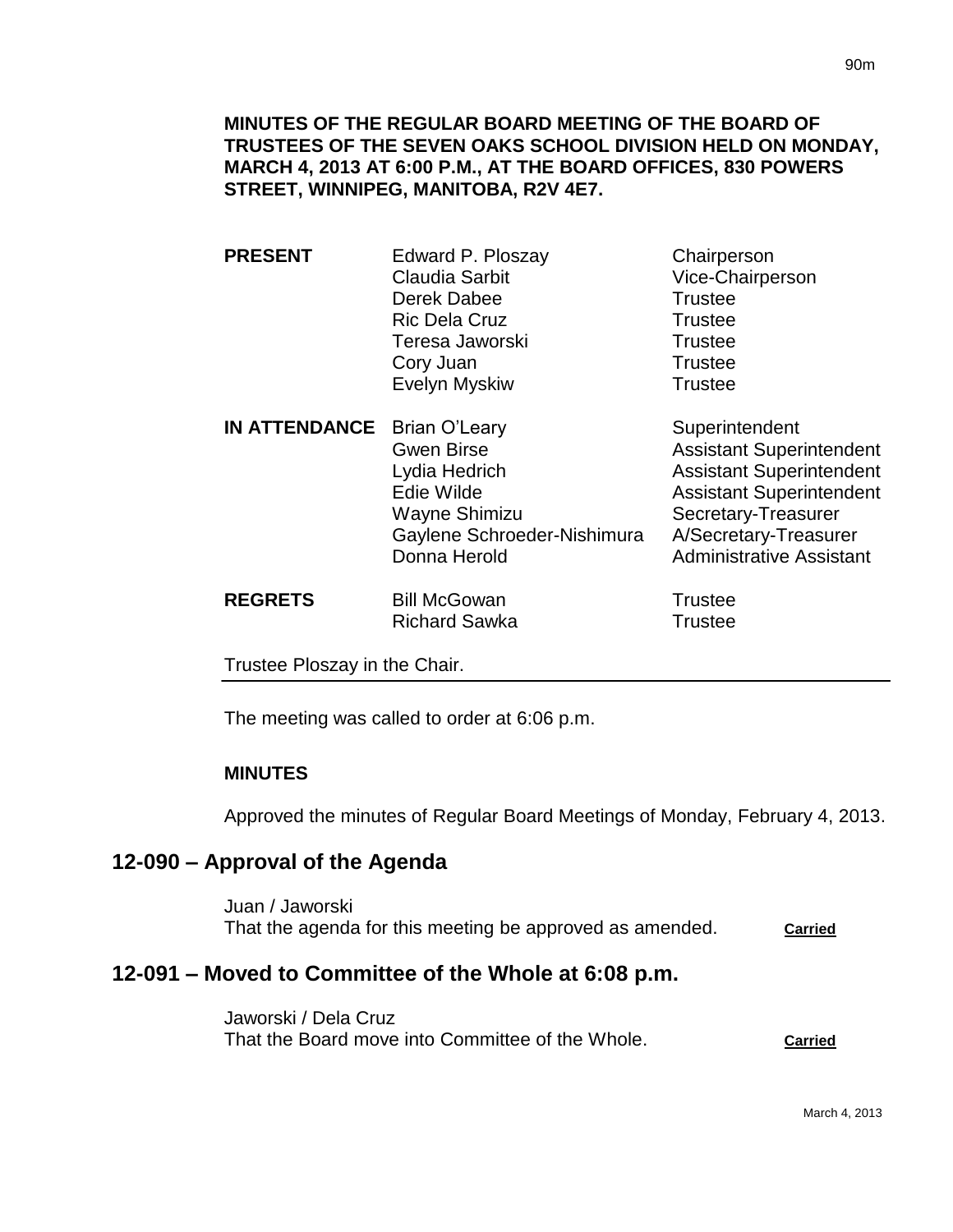Trustee Sarbit in the Chair.

#### **OFFICERS' REPORT**

- **SOTA Benefit Referendum Update.**
- MSBA AGM and Conference Update.

#### **SUPERINTENDENTS' PERSONNEL REPORT**

#### **12-092 – Superintendents' Personnel Report**

Dela Cruz / Juan That the Superintendents' Personnel Report be ratified. **Carried**

#### ADMINISTRATOR RETIREMENT

Received notice of attend to retire from Murray Otter effective June 28, 2013.

#### TEACHER APPOINTMENTS

Made the following teacher appointments:

Lisa Dasiewicz was appointed to a full-time (1.00) Limited Teacher-General (term) contract effective February 7, 2013 – indefinite.

Tara Ewanchuk was appointed to a full-time (1.00) Limited Teacher-General (term) contract effective September 3, 2013 to June 27, 2014.

Stephanie Luna was appointed to a full-time (1.00) Teacher-General (permanent) contract effective September 3, 2013.

Pamela Moroz was appointed to a full-time (1.00) Limited Teacher-General (term) contract effective September 3, 2013 to June 27, 2014.

Toshio Nishimura was appointed to a part-time (.20) Limited Teacher-General (term) contract effective February 1, 2013 to June 28, 2013.

Serge Buledi Omar was appointed to a full-time (1.00) Limited Teacher-General (term) contract effective February 25, 2013 to June 28, 2013.

Janelle Prairie was appointed to a full-time (1.00) Limited Teacher-General (term) contract effective September 3, 2013 to June 27, 2014.

Paramjeet Ranouta was appointed to a full-time (1.00) Limited Teacher-General (term) contract effective February 7, 2013 (Indefinite).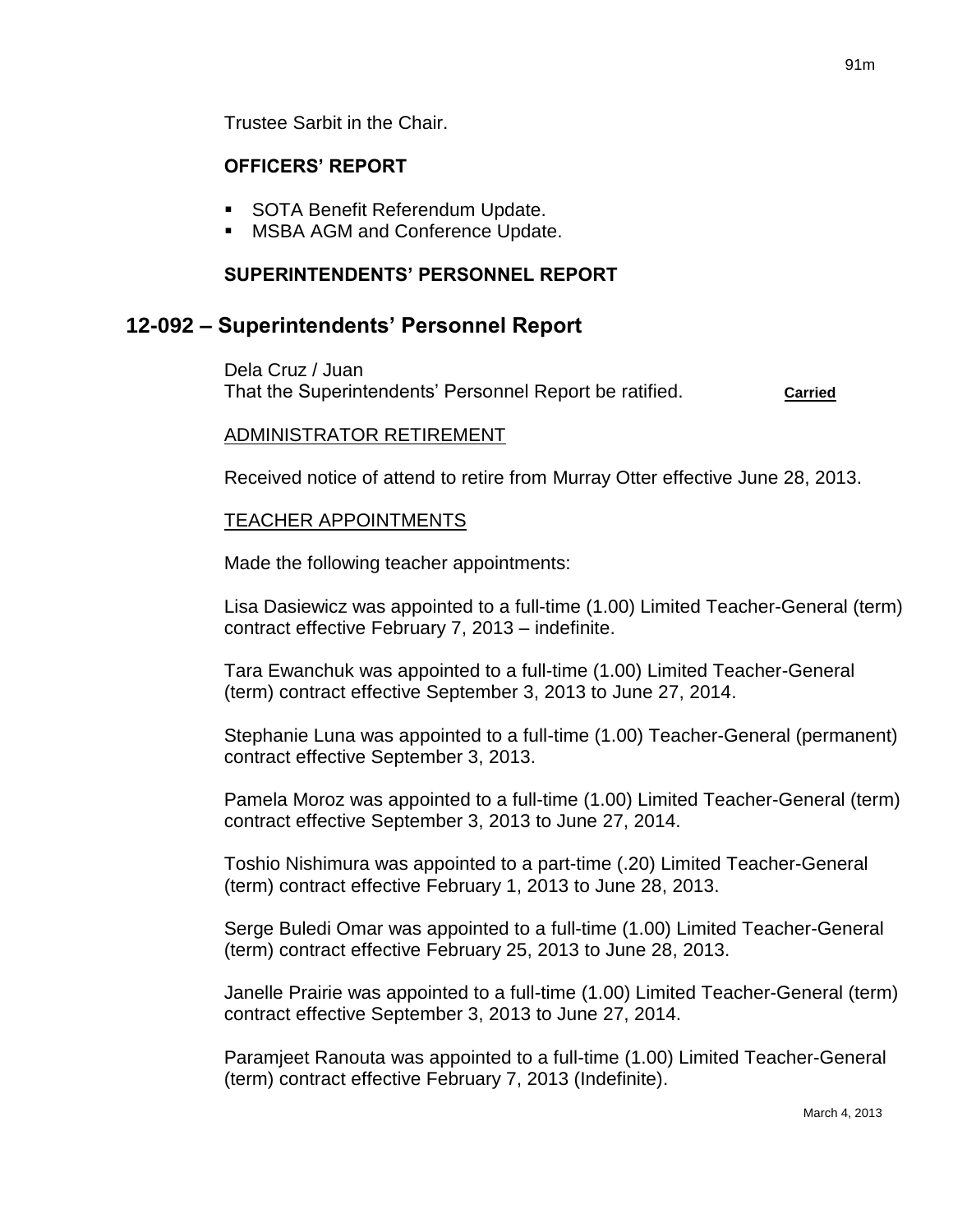#### **SUPERINTENDENTS' PERSONNEL REPORT**

Ciara Ziegler was appointed to a full-time (1.00) Limited Teacher-General (term) contract effective February 5, 2013 to June 28, 2013.

#### TEACHER RETIREMENTS

Received notice of intent to retire effective June 28, 2013 from:

| <b>Phyllis Arnold-Luedtke</b> | <b>Gail Kress</b>     |
|-------------------------------|-----------------------|
| <b>Gerald Bohemier</b>        | Dianne Moroz          |
| <b>Ernest Creasy</b>          | <b>Yvonne Prairie</b> |
| Patricia Fulcher              | <b>Orest Semus</b>    |
| <b>Gary Hanson</b>            | Lynne Shepert         |
| Lorraine Kraichy              | <b>Bill Wallace</b>   |
| <b>Richard Kraychuk</b>       | Barbara Warrack       |

Received notice of intent to retire effective December 31, 2013 from:

Theresa Gillespie **Esther Hershfield** 

#### TEACHER RESIGNATIONS

Received notice of intent to resign effective June 28, 2013 from:

**Jeannine Beattie Susan Simcoe** Philip Corrin

### SUBSTITUTE TEACHER APPOINTMENTS

Appointed the following to Substitute Teacher contracts effective the 2012-2013 school year:

| Rosemarie Densmore   | John Fleischaker |
|----------------------|------------------|
| <b>Michael Dueck</b> | Lynnette Navarro |

#### TEACHER LEAVE OF ABSENCE

Granted Philip Corrin a full-time (1.00) leave of absence, without pay, effective March 1, 2013 to June 28, 2013.

### TEACHER MATERNITY AND PARENTAL LEAVE

Granted maternity and parental leave to Kristya Matwichyna effective May 25, 2013 to May 25, 2014.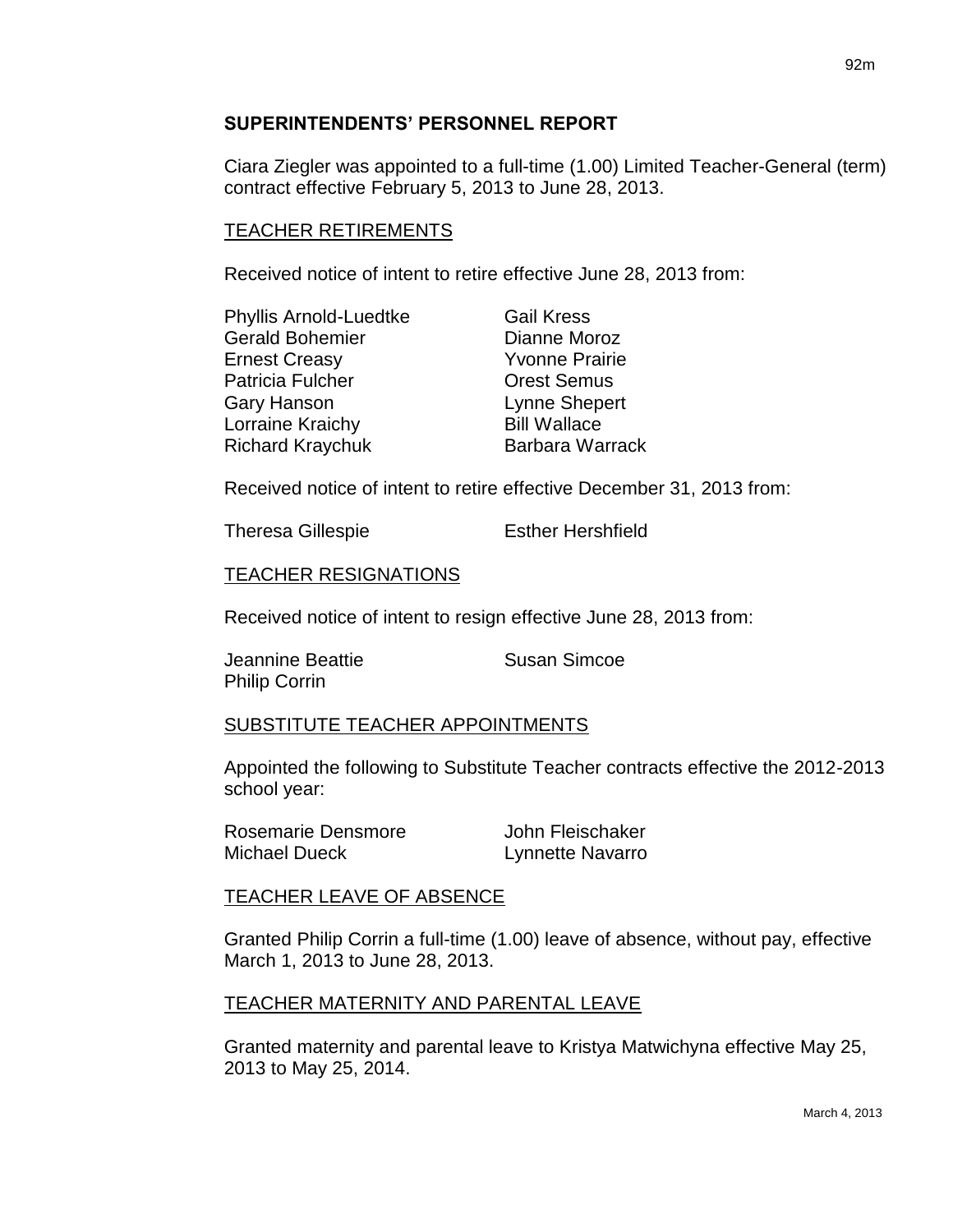#### **SUPERINTENDENTS' PERSONNEL REPORT**

#### EDUCATIONAL ASSISTANT APPOINTMENT

Appointed Haley Sheldon to a full-time (6.5 hours per day) Educational Assistant position effective February 19, 2013.

#### EDUCATIONAL ASSISTANT RETIREMENTS

Received notice of intent to retire effective June 28, 2013 from:

Jo-Ann Hughes **Donna Paulenko** 

#### EDUCATIONAL ASSISTANT RESIGNATIONS

Received notice of intent to resign effective March 1, 2013 from:

Greg Partridge **Ralph Paulson** 

#### SECRETARY RETIREMENT

Received notice of intent to retire from Angela Mundie effective December 31, 2013.

Received notice of intent to retire from Cindy Zdrill effective June 28, 2013.

#### LIBRARY TECHNICIAN RETIREMENTS

Received notice of intent to retire effective June 28, 2013 from:

Barbara Johnson Mary Wolke

#### CUSTODIAN APPOINTMENT

Appointed Michael Andrews to a full-time (8 hours per day) Custodial position effective February 11, 2013.

### **SUPERINTENDENTS' REPORT**

The following matters were received as information:

- Personnel Matters.
- 2013-2014 Draft Budget Update.

Trustee Ploszay in the Chair.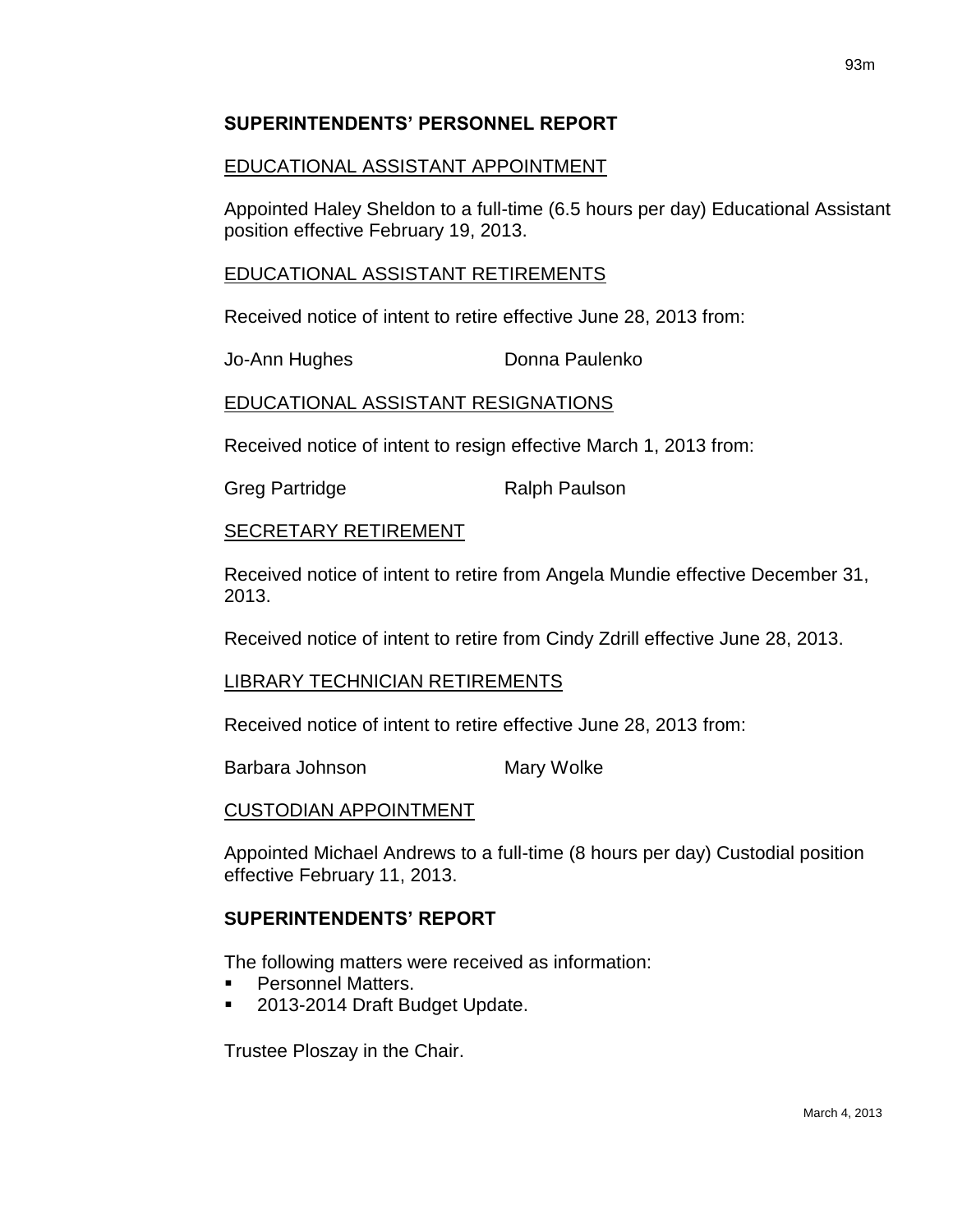# **12-093 – Moved to Committee of the Whole at 7:45 p.m.**

#### Myskiw / Dabee

That the Board suspend with its regular order of business and move back to Committee of the Whole. **Carried**

Trustee Sarbit in the Chair.

#### **SUPERINTENDENTS' REPORT**

The following matters were received as information:

- 2013-2014 Draft Budget Update.
- Divisional Plan Action Plans Update.
- Malcom Gladwell article: Football, dogfighting and brain damage (The New Yorker).
- Board Agenda Setting and Meeting Process.
- CUPE Local 731 and Seven Oaks School Division Unjust Termination Grievance.
- **Manitoba Labour Board Expedited Arbitration Referral.**
- MSBA Workshop: Community Building That Works.
- **Preferred Consultants for the Edmund Partridge Community School Elevator** and Grooming Room.
- Proposed Amber Trails School Approval to Proceed to Tender.

### **ITEMS OF INFORMATION**

- **Trustee Sarbit commented on the Public Budget presentation.**
- Trustee Myskiw informed the Board of the upcoming West St. Paul Wastewater System Project meeting.
- **Trustee Jaworski inquired about the Grade 5 Science Camp.**

Trustee Ploszay in the Chair.

# **12-094 – 12th Annual Keeping the Fires Burning**

Dela Cruz / Juan

That the Board purchase a table (10 tickets / \$1,250.00) to the 12th Annual Keeping the Fires Burning Awards Dinner on June 20, 2013. **Carried**

## **12-095 – Manitoba Association of Parents Councils – AGM & Conference**

Sarbit / Jaworski

That Seven Oaks School Division support the Manitoba Association of Parent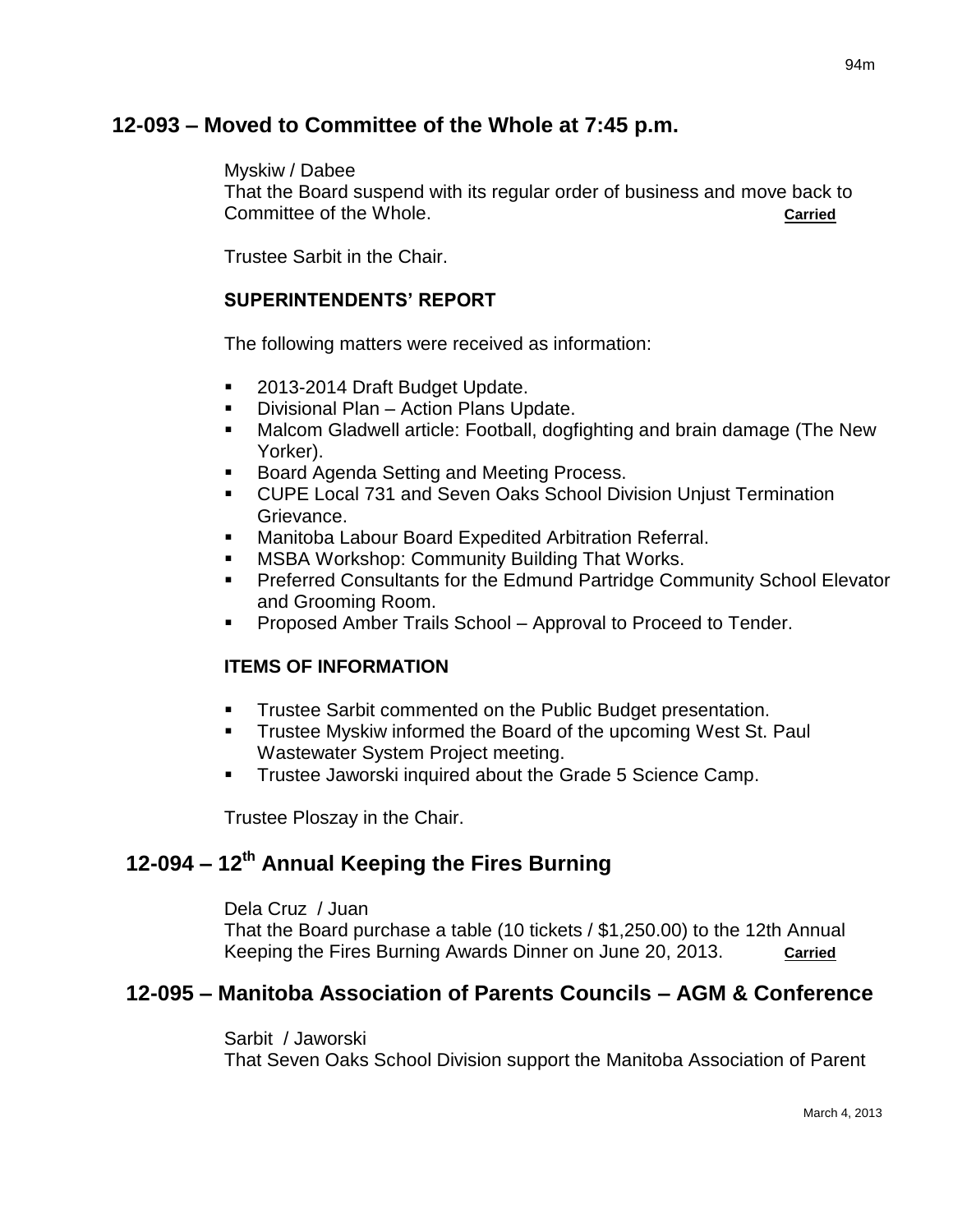Councils as a "Proud Supporter (\$200.00) of MAPC" at their Annual General Meeting and Conference on May 3 & 4, 2013. **Carried**

# **12-096 – Manitoba School Boards Association – 2013 Annual Convention**

Dela Cruz / Dabee

That the Board authorize Trustee Juan to receive the Board Ballots to which the Seven Oaks School Division is entitled at the 2013 Annual Convention of the Manitoba School Boards Association. **Carried**

#### **CONSENT AGENDA**

### **12-097 – Consent Agenda**

Dela Cruz / Juan That the Consent Agenda be approved. **Carried Carried** 

#### R.F. Morrison School

That the request to hold religious exercises at R.F. Morrison School for the 2013- 2014 School Year be received.

#### Agassiz Consulting Group Ltd. Invoice No. 8816

That Invoice No. 8816 for the Maples Collegiate Roof Phase 2 project in the amount of \$2,066.87 be paid to Agassiz Consulting Group Ltd.

#### Agassiz Consulting Group Ltd. Invoice No. 8890

That Invoice No. 8890 for the Maples Collegiate Roof Phase 2 project in the amount of \$375.80 be paid to Agassiz Consulting Group Ltd.

#### Fiber.ca Invoice No. 2013-02-15-01

That Invoice No. 2013-02-15-01 for the Divisional Fiber Network project in the amount of \$640,500.00 be paid to Fiber.ca.

#### Fiber.ca Invoice No. 2013-02-15-02

That Invoice No. 2013-02-15-02 for the Divisional Fiber Network project in the amount of \$11,760.00 be paid to Fiber.ca.

#### Fiber.ca Invoice No. 2013-02-15-03

That Invoice No. 2013-02-15-03 for the Divisional Fiber Network project in the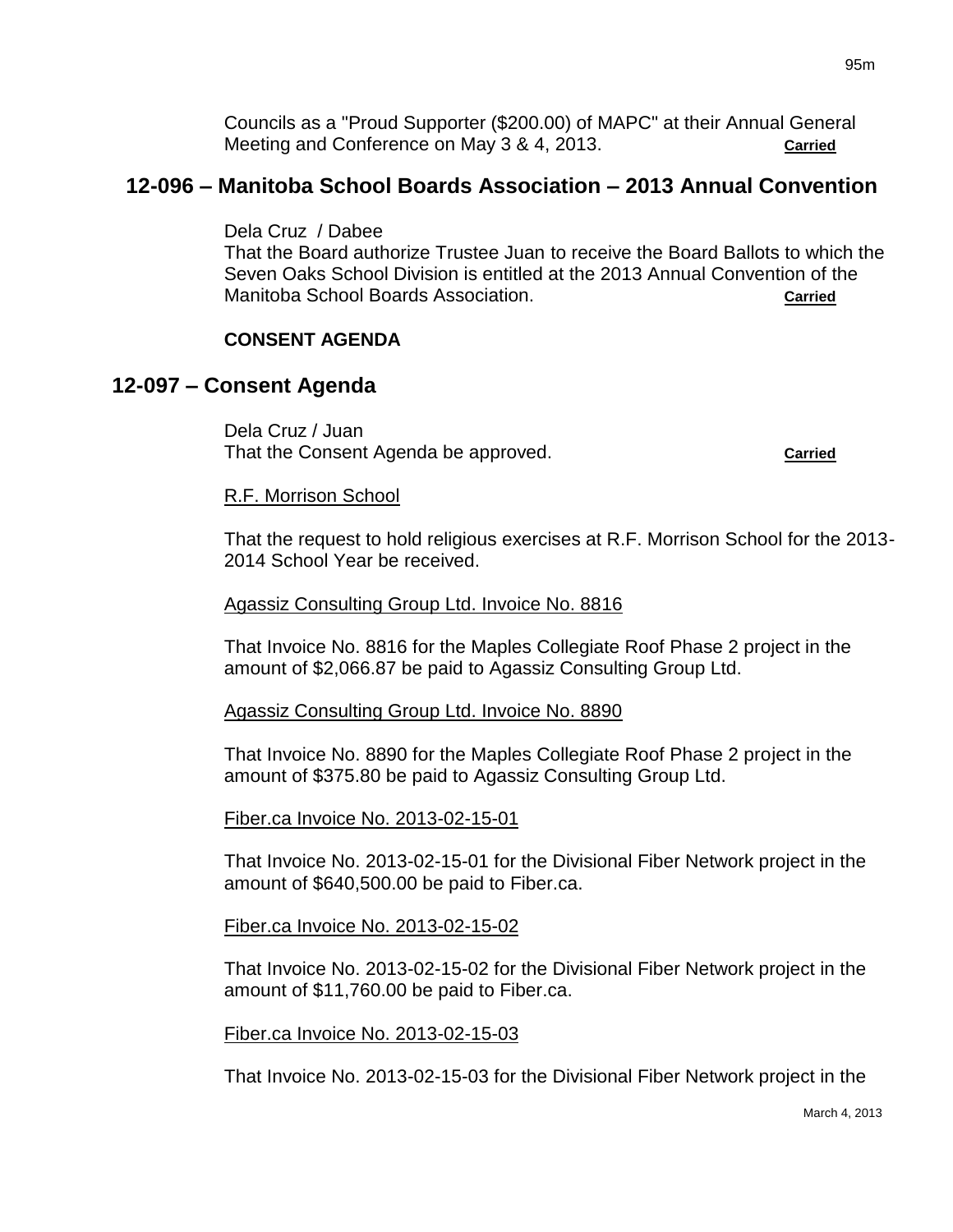amount of \$23,072.00 be paid to Fiber.ca.

### Mayer's Contract Interior Ltd. Certificate of Payment No. 6

That Certificate of Payment No. 6 for the Garden City Collegiate Science Lab project in the amount of \$49,274.90 be paid to Mayer's Contract Interior Ltd.

### Statutory Holdback on Mayer's Contract Interior Ltd. Certificate of Payment No. 6

That the 7-1/2% Statutory Holdback on Certificate of Payment No. 6 for the

Garden City Collegiate Science Lab project in the amount of \$3,805.01 be paid to the SOSD/Mayer's Contract 446 GCCI Science Lab account.

### Number Ten Architectural Group Invoice No. 11643

That Invoice No. 11643 for the Garden City Collegiate Science Lab project in the amount of \$1,229.07 be paid to Number Ten Architectural Group.

#### Prairie Architects Inc. Invoice No. 3982

That Invoice No. 3982 for the Amber Trails School project in the amount of \$198,220.30 be paid to Prairie Architects Inc.

#### Prairie Architects Inc. Invoice No. 4015

That Invoice No. 4015 for the Amber Trails School project in the amount of \$36,679.45 be paid to Prairie Architects Inc.

### **ITEMS OF INFORMATION**

- Trustee Juan informed the Board about the upcoming Child Nutrition Council of Manitoba 1<sup>st</sup> Annual "Stone Soup" Fundraiser at Manitoba Hydro Place Lobby on March 13, 2013 (11:00 a.m. to 1:00 p.m.).
- **Trustee Juan informed the Board of the Active Living Seven Oaks (ALSO)** program for Seniors Grand Opening on March 5<sup>th</sup>, 2013 at 7:30 a.m. at the Garden City Shopping Centre.
- Trustee Juan commented on the Manitoba Education Multi-Cultural Policy.

### **CONFERENCE REPORTS**

 Robin Dow, Teacher, Maples Collegiate / Elwick School: Broadway Dance Centre, February 6 to 10, 2012 - New York, New York.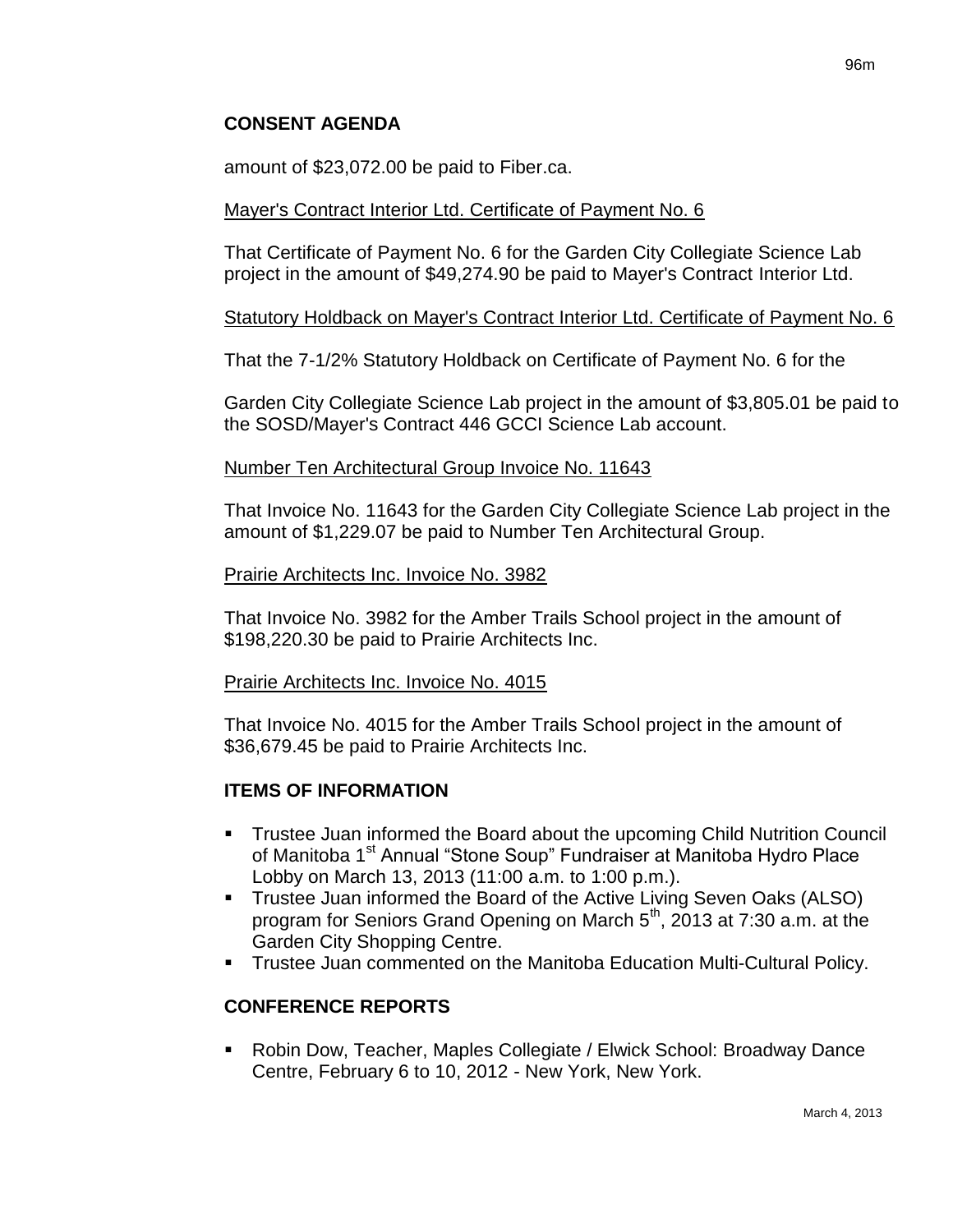### **CONFERENCE REPORTS**

- Ava Thompson, Teacher, Garden City Collegiate: NSTA Area Conference, December 6 to 8, 2012 - Phoenix, Arizona.
- Daniel Buchanan, Psychologist, E.C.S.S.: TIES 2012 Education Technology Conference, December 10 to 12, 2012 - Minneapolis, Minnesota.
- Marie-Claude Ferré, Teacher, Garden City Collegiate: NSTA Area Conference, December 6 to 8, 2012 - Phoenix, Arizona.
- Bobbi-Lynn Haegeman, Vice-Principal, Elwick Community School Integrating Technology into the Classroom, January 29 to 31, 2013 - Orlando, Florida.
- Adair Warren, Principal, Met School: Big Picture Learning Principals' Conference, February 6 to 8, 2013 - Los Angeles, California.

## **CORRESPONDENCE**

- Manitoba Education School Programs Division: School Division Implementation of Community Use of Schools Policy.
- Akela Peoples, The Learning Partnership: Akela Peoples new President and CEO of The Learning Partnership effective January 1, 2013.
- Joe Trubyk, Labour Relations Consultant, Manitoba School Boards Association: Partnership initiative with the M.T.S. extended health plan (Blue Cross) and MSBA.
- School District of Whiteshell: Chief Executive Officer position, effective July 1, 2013.
- Manitoba Education School Programs Division: Scientists in the Classroom Grant.
- Manitoba Education Instruction, Curriculum and Assessment Branch: Grade 12 Chemistry: A Foundation for Implementation.
- Jeff Pratte, Planner, Qualico Communities: Proposal to subdivide Precinct G.
- Child Nutrition Council of Manitoba: 1st Annual "Stone Soup" Fundraiser.
- Andrew Clark, Special Assistant to the Honourable Nancy Allan: Acknowledgement of receipt of letter dated January 28, 2013 and that the correspondence will be brought to the Minister's attention.
- Jim Murray, Vice-Chairperson Brandon Board Of Trustees: Unanimously endorse the nomination of Trustee Mark Sefton for the position of Director - Region 1 to serve on the 2013/2014 MSBA Executive.
- Robert J. Fraser, Chair, River East Transcona Board of Trustees: Unanimously endorse the nomination of Trustee Wayne Ritcher for the position of Director - Region 5 to serve on the 2013/2014 MSBA Executive.
- Robert J. Fraser, Chair, River East Transcona Board of Trustees: Unanimously supports the nomination of Trustee Peter Kotyk for the position of Vice-President (School Boards larger than 6,000) of the Manitoba School Boards Association.
- Canadian Centre for Diversity: Manitoba Peer Leaders Forum: November 20,